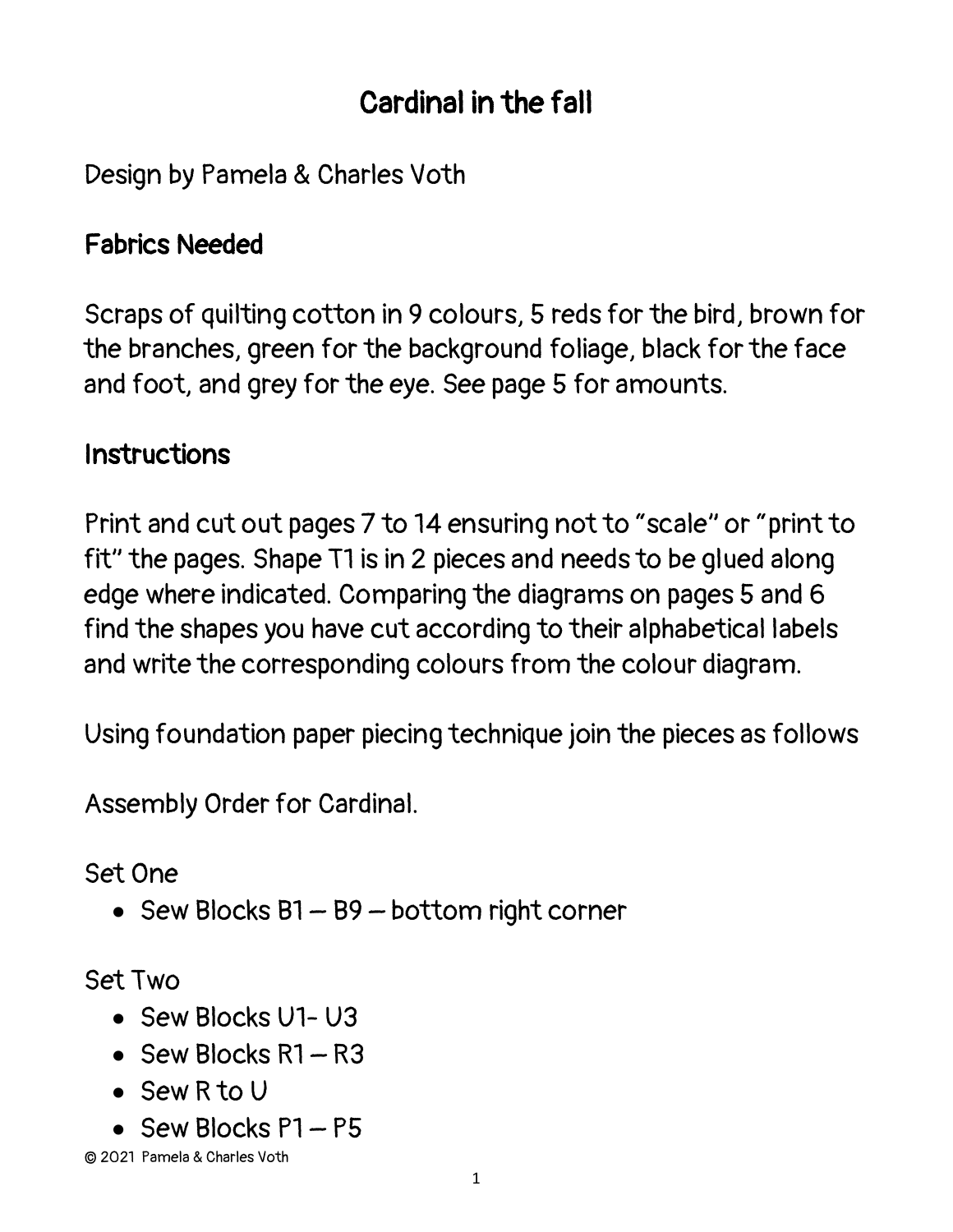- Sew P to R
- Sew Blocks Y1-Y5
- Sew Blocks AH1 and AH2
- $\bullet$  Sew Blocks AI1 AI3
- Sew AI to AH
- Sew AH to Y
- $\bullet$  Sew AF1 AF5
- Sew AG1 and AG2
- Sew AG to AF
- Sew X1-X4
- Sew X to AG(AF)
- Sew AF/AG/X to Y/AI
- Sew  $01 04$
- Sew M1-M4
- Sew M to O
- Sew M/O to AF/X

Sew Set Two to Set One

Set Three

- Sew Z1 and Z2
- Sew AJ1 and AJ2
- Sew Z to AJ
- Sew T1-T6
- Sew T to AJ
- Sew S1-S3
- Sew V1 and V2
- Sew S to V
- Sew W1-W5
- Sew S/V to W

© 2021 Pamela & Charles Voth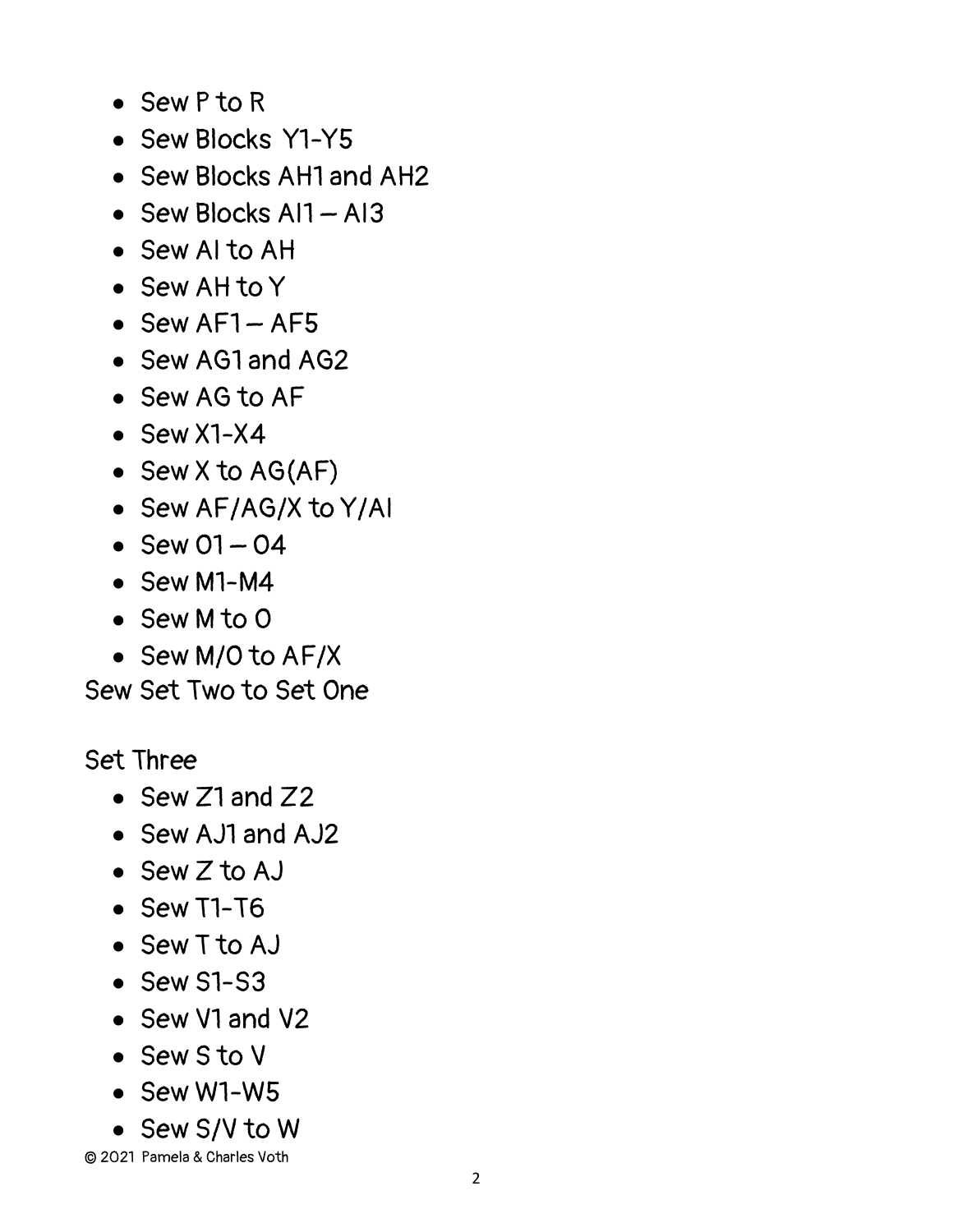- Sew L1 and L2
- Sew G1-G4
- Sew G to L
- Sew I1 and I2
- Sew I to L/G
- Sew I/L to S/V/W
- Sew A1 to G/I

Sew Set Three to Set Two

Set Four

- Sew C1-C7
- Sew N1-N2
- Sew C to N
- Subset 4.1
	- o Sew AB1 and AB2
	- o Sew AA1 and AA2
	- o Sew AB to AA
	- o Sew AD1 and AD2
	- o Sew AC1-AC4
	- o Sew AC to AD
	- o Sew AE1 to AD
	- o Sew AE/AD to AA
- Sew N to Subset 4.1
- Sew Q1 and Q2
- Sew Subset 4.1 to Q

Sew Set Four to Set Three

## Set Five

• Sew E1-E3

© 2021 Pamela & Charles Voth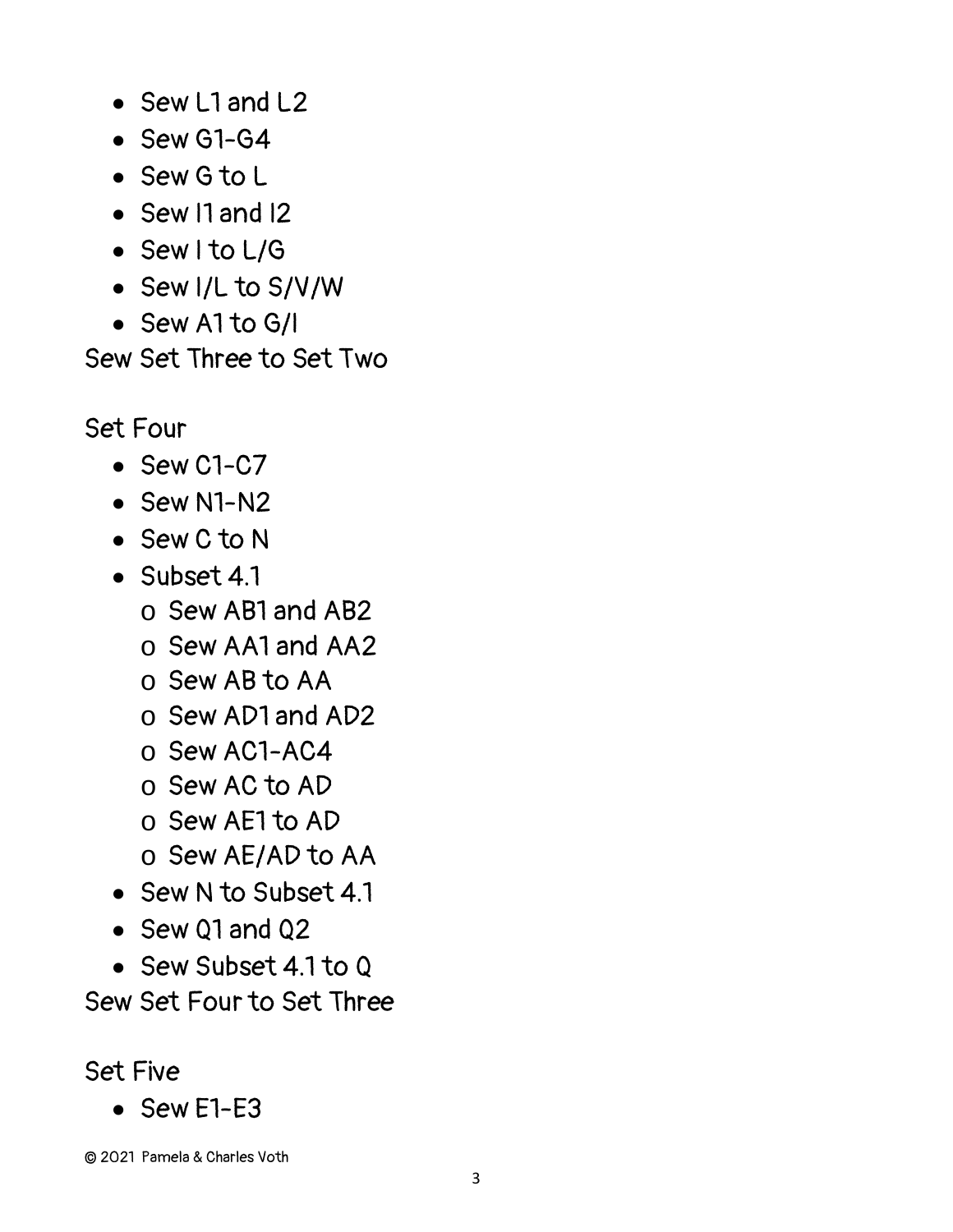- Subset 5.1
	- o Sew H1-H3
	- o Sew J1-J5
	- o Sew K1 and K2
	- o Sew J to K
	- o Sew H to J/K
	- o Sew D1 and D2
	- o Sew D to H/K
- Sew E to Subset 5.1
- Sew F1-F8
- Sew F to other side of Subset 5.1

Sew Set Five to Set Four

Thanks to D. Day for testing this pattern.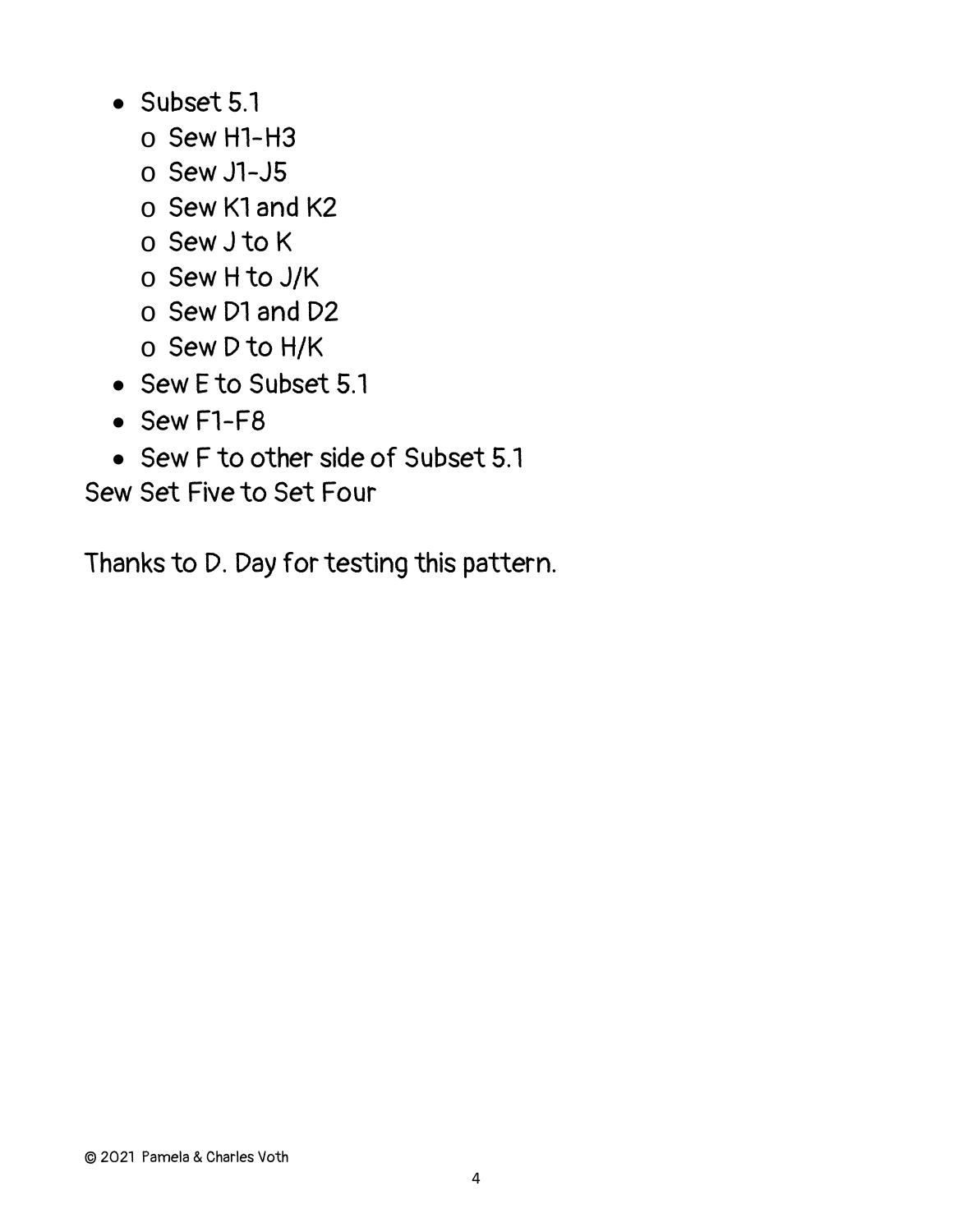

| #1, used 41x, fabric 8 in | #4, used 14x, fabric 2 in | #7, used 11x, fabric 2 in |
|---------------------------|---------------------------|---------------------------|
| #2, used 15x, fabric 4 in | #5, used 10x, fabric 4 in | #8, used 6x, fabric 2 in  |
| #3, used 15x, fabric 2 in | #6, used 11x, fabric 4 in | #9, used 1x, fabric 2 in  |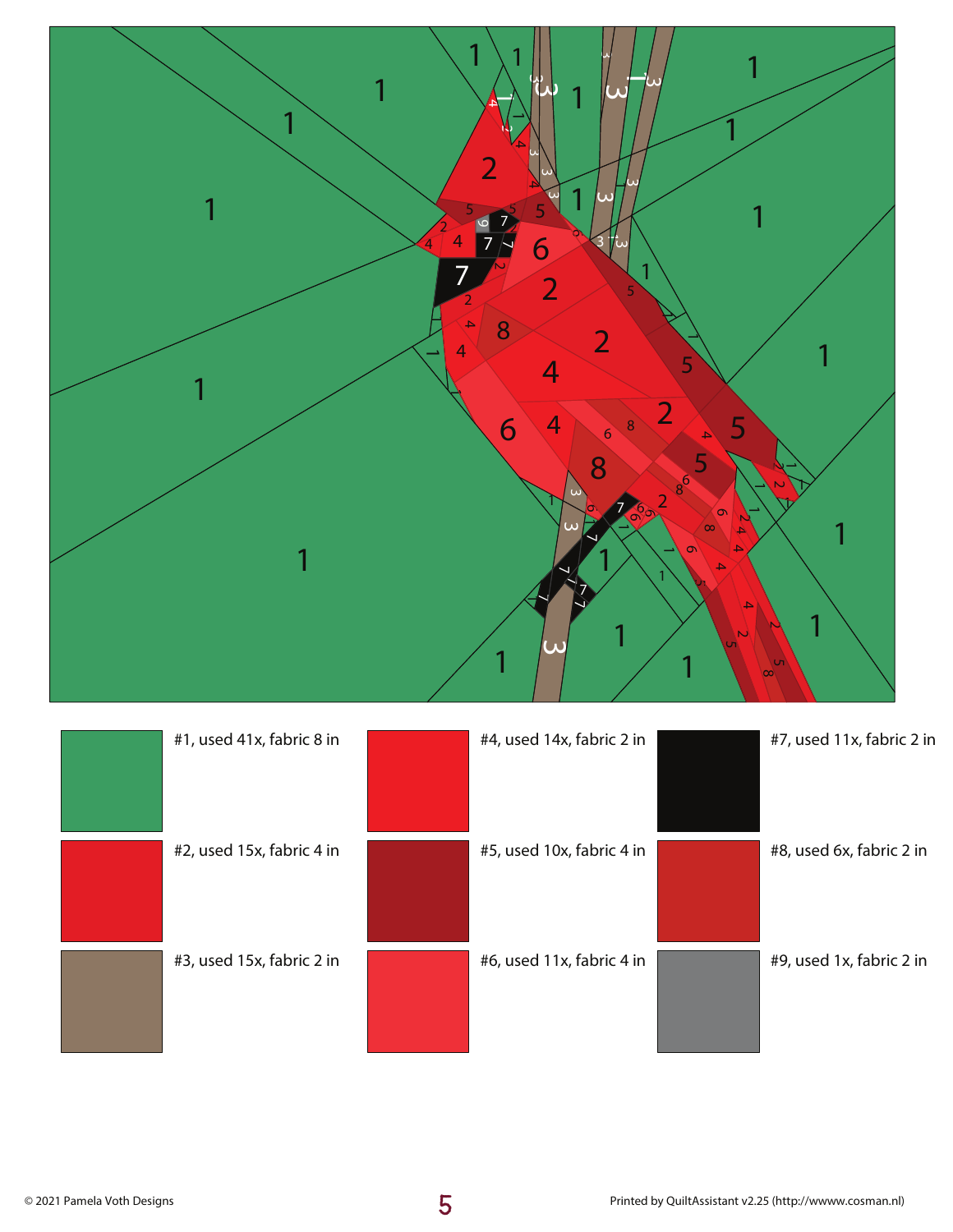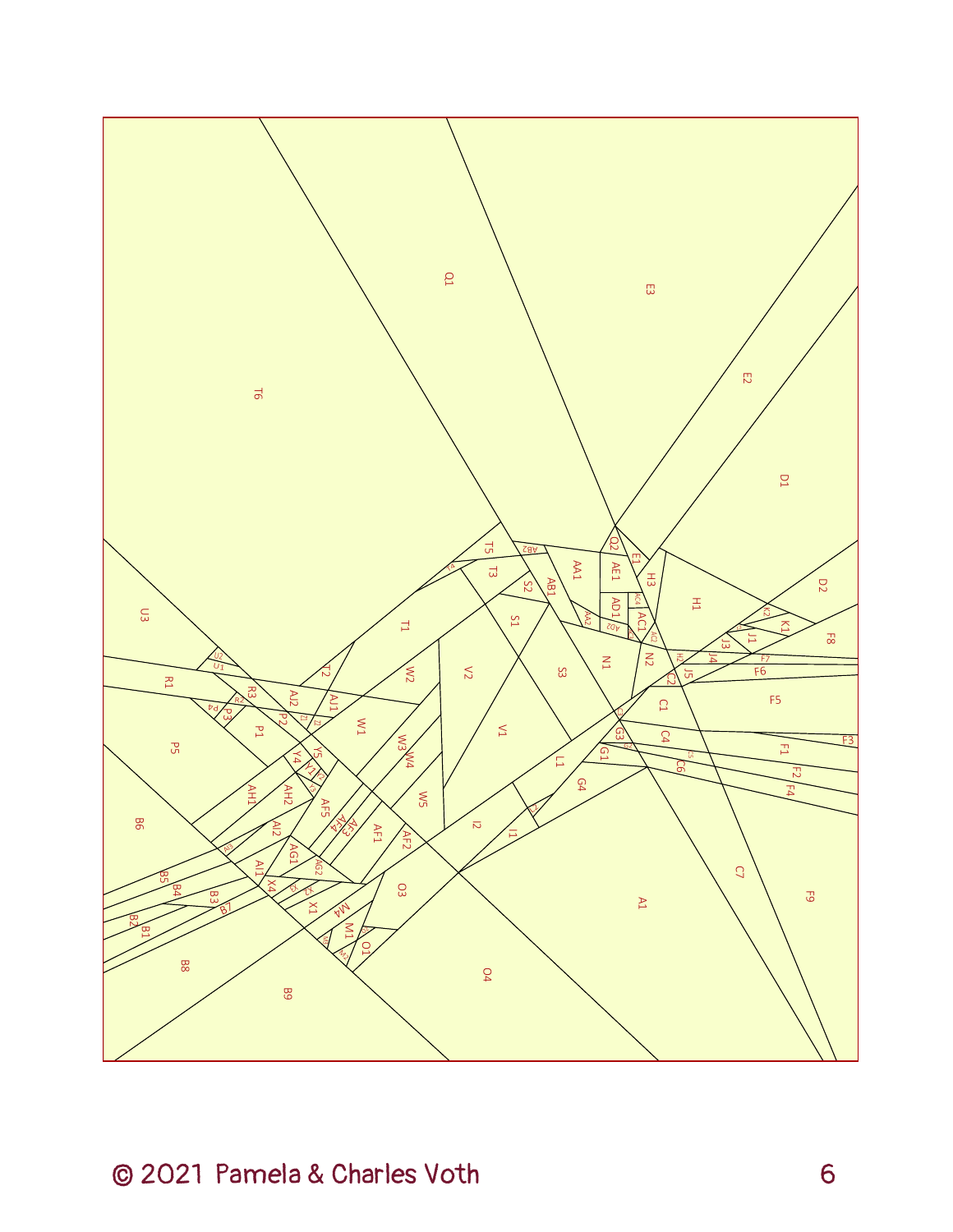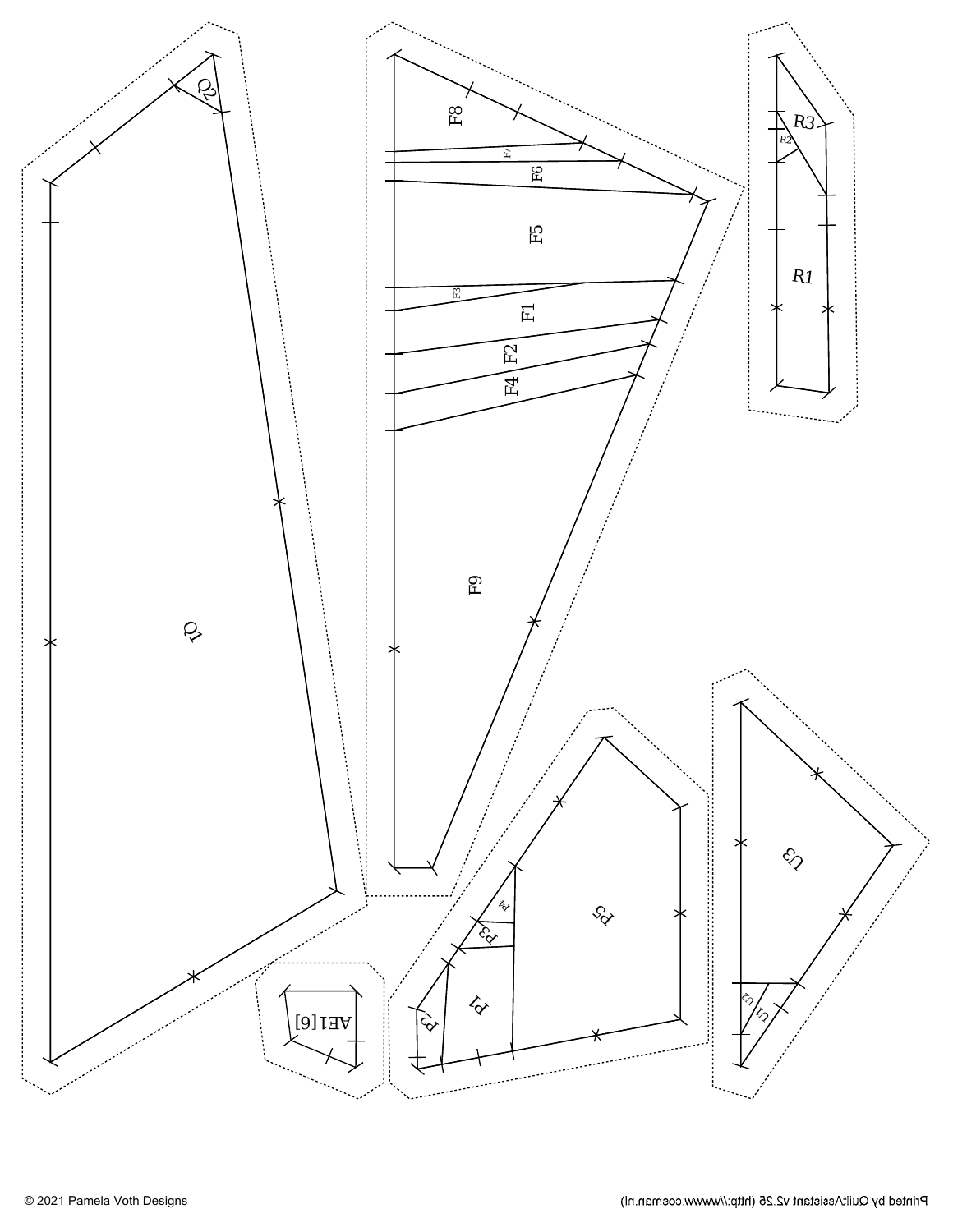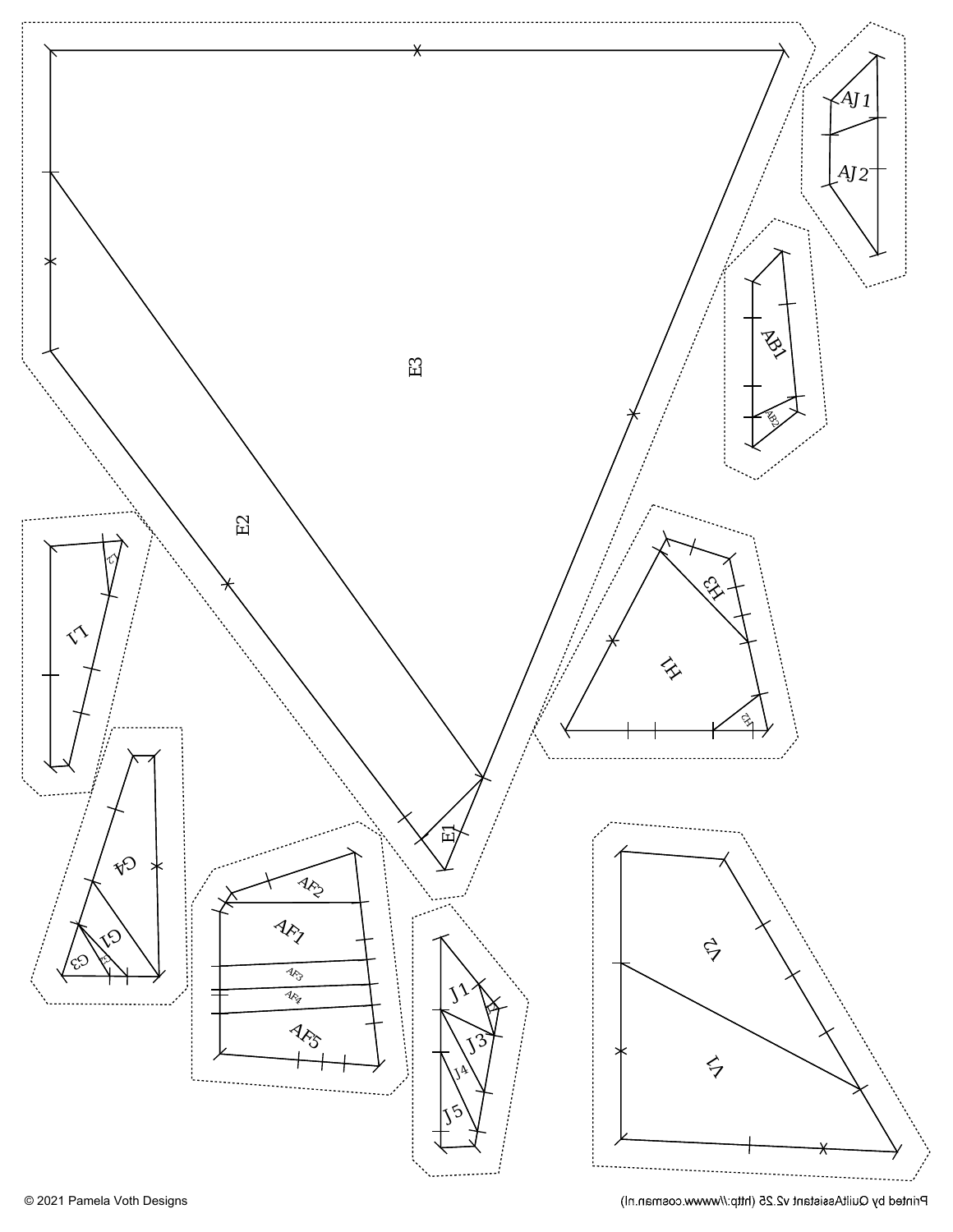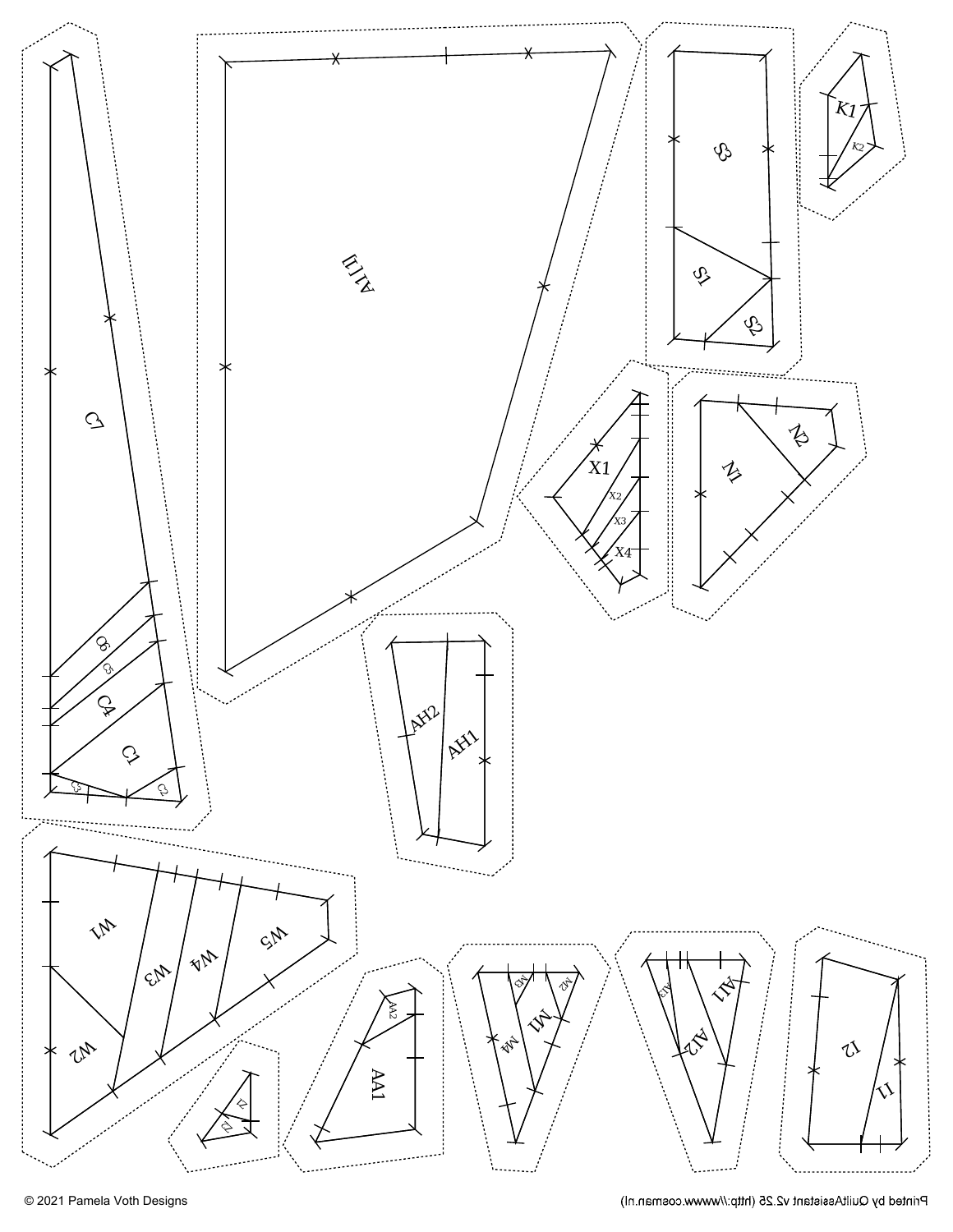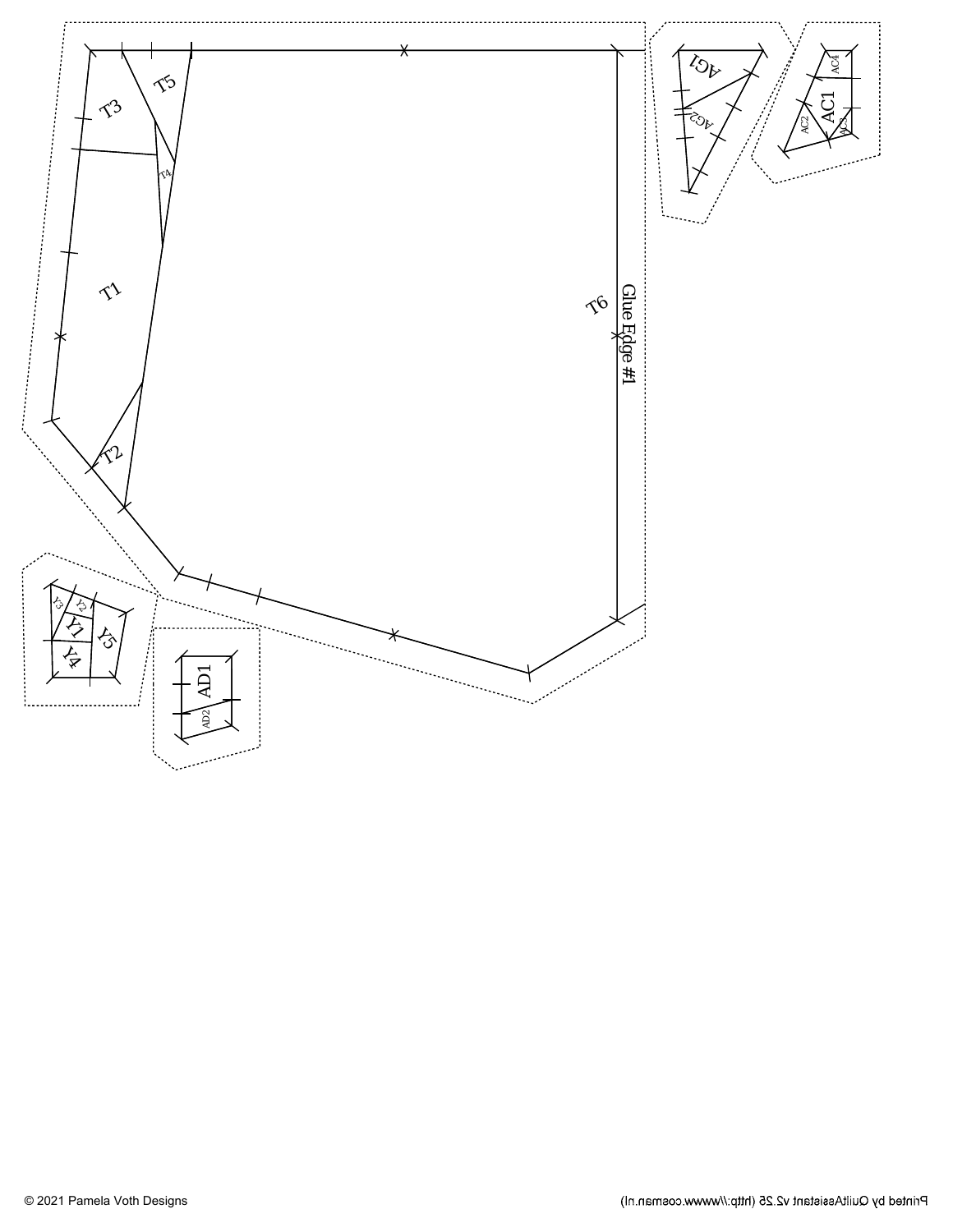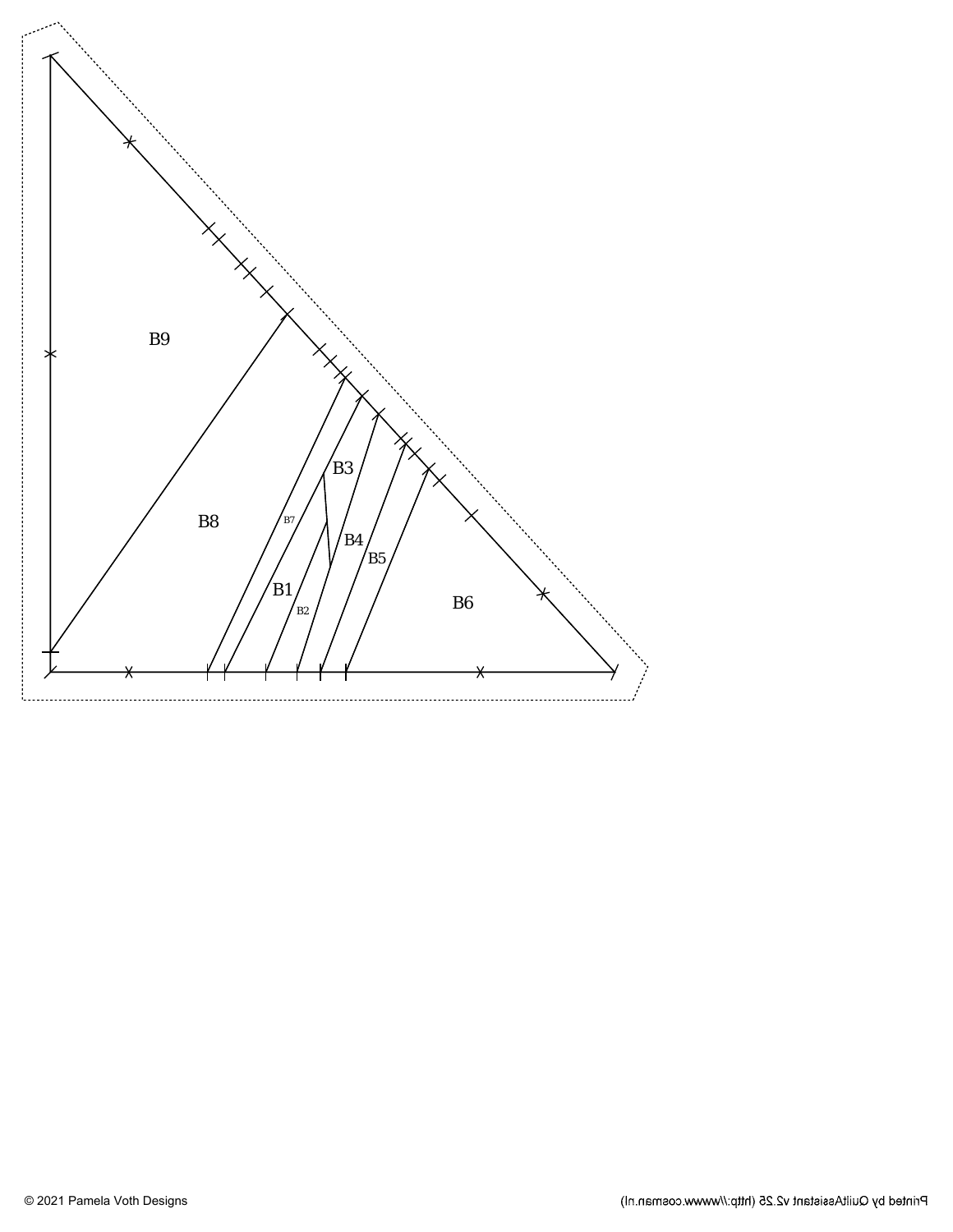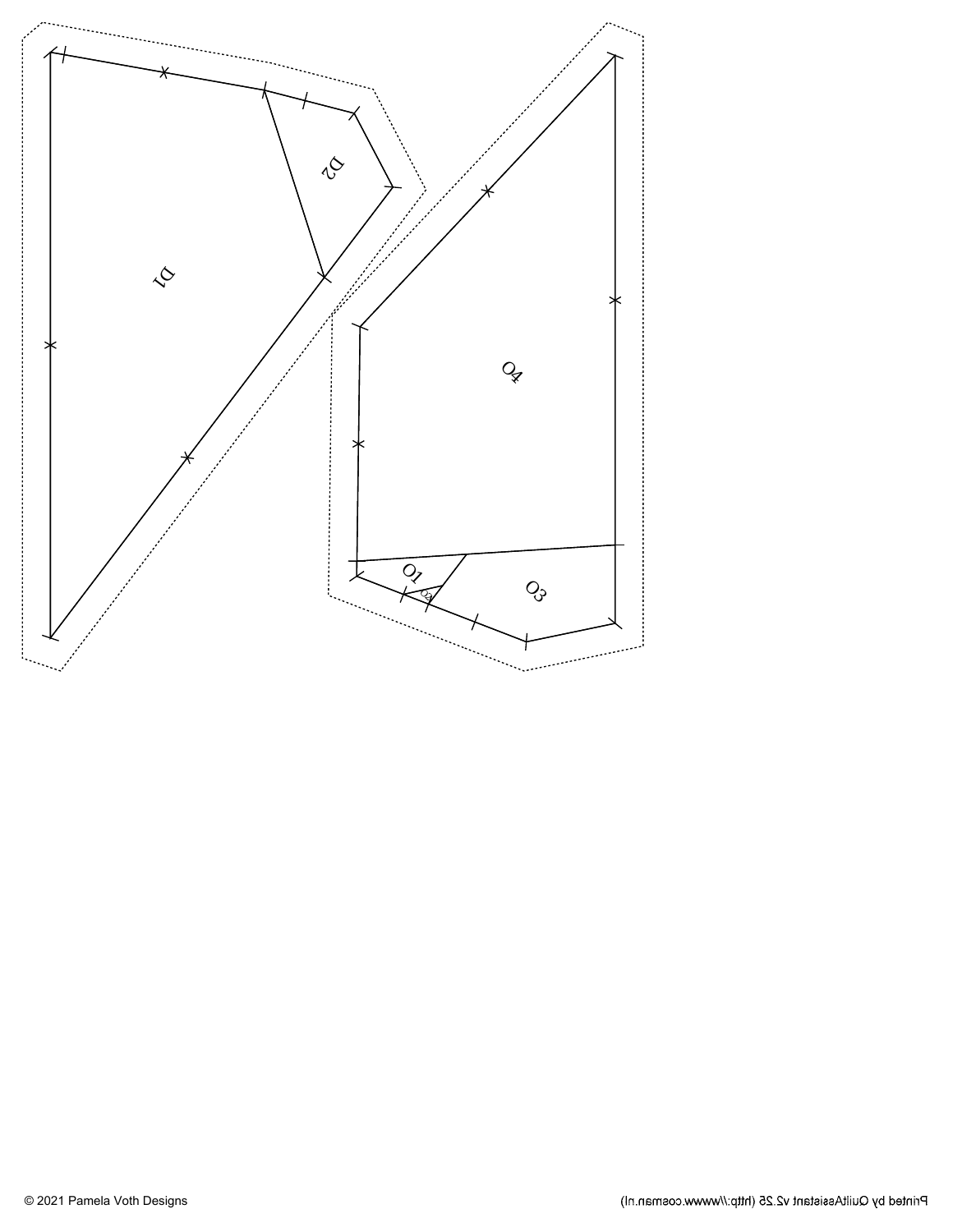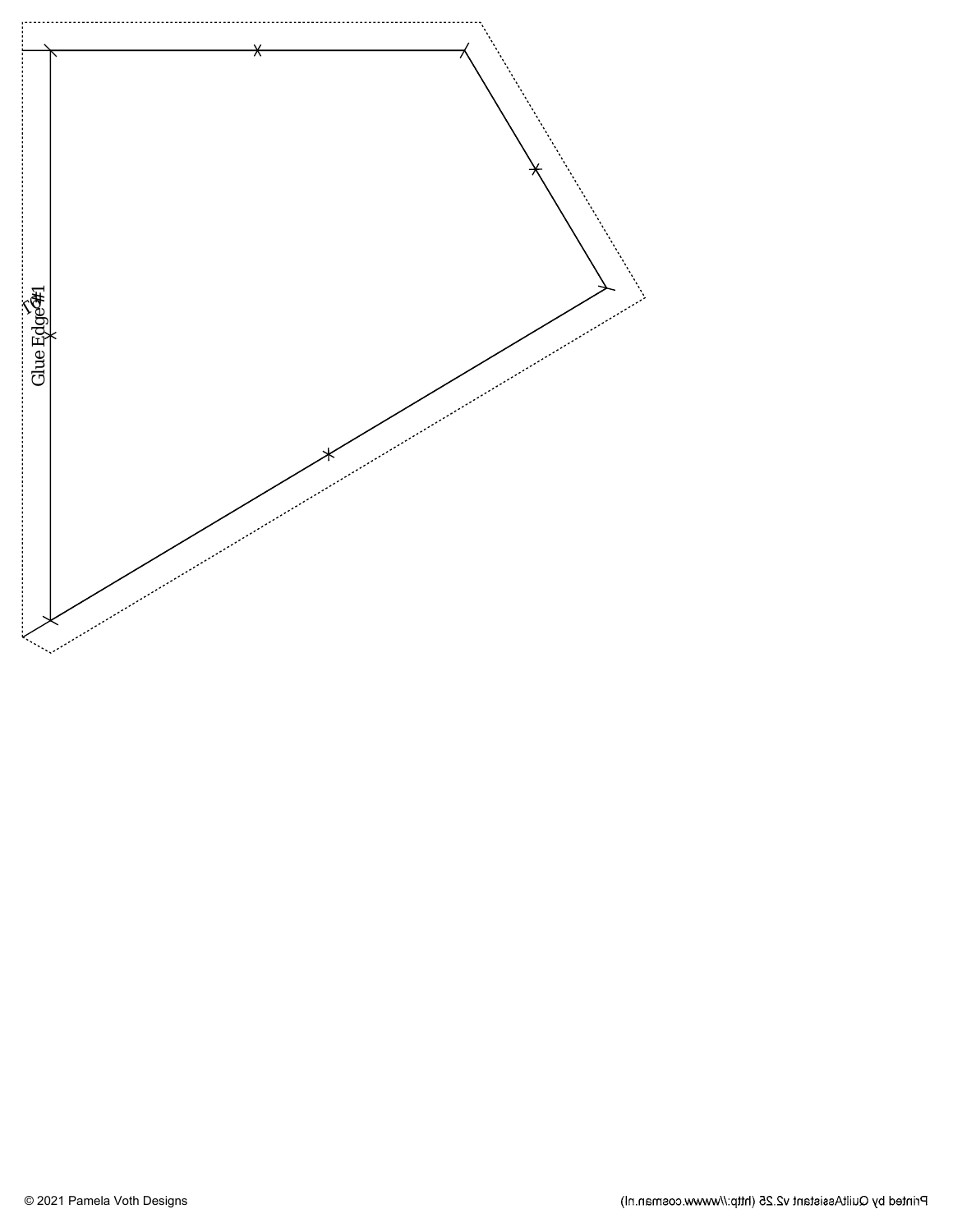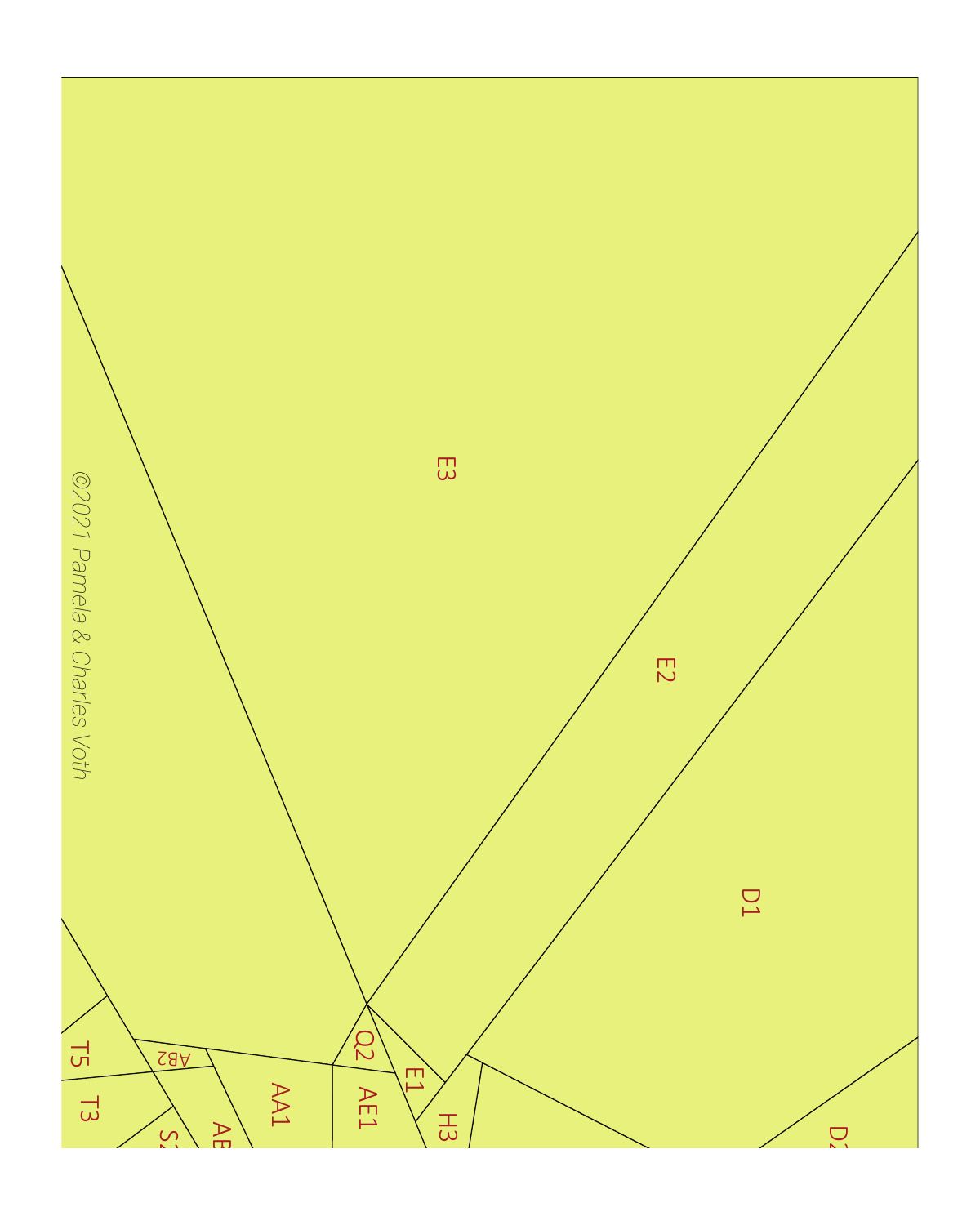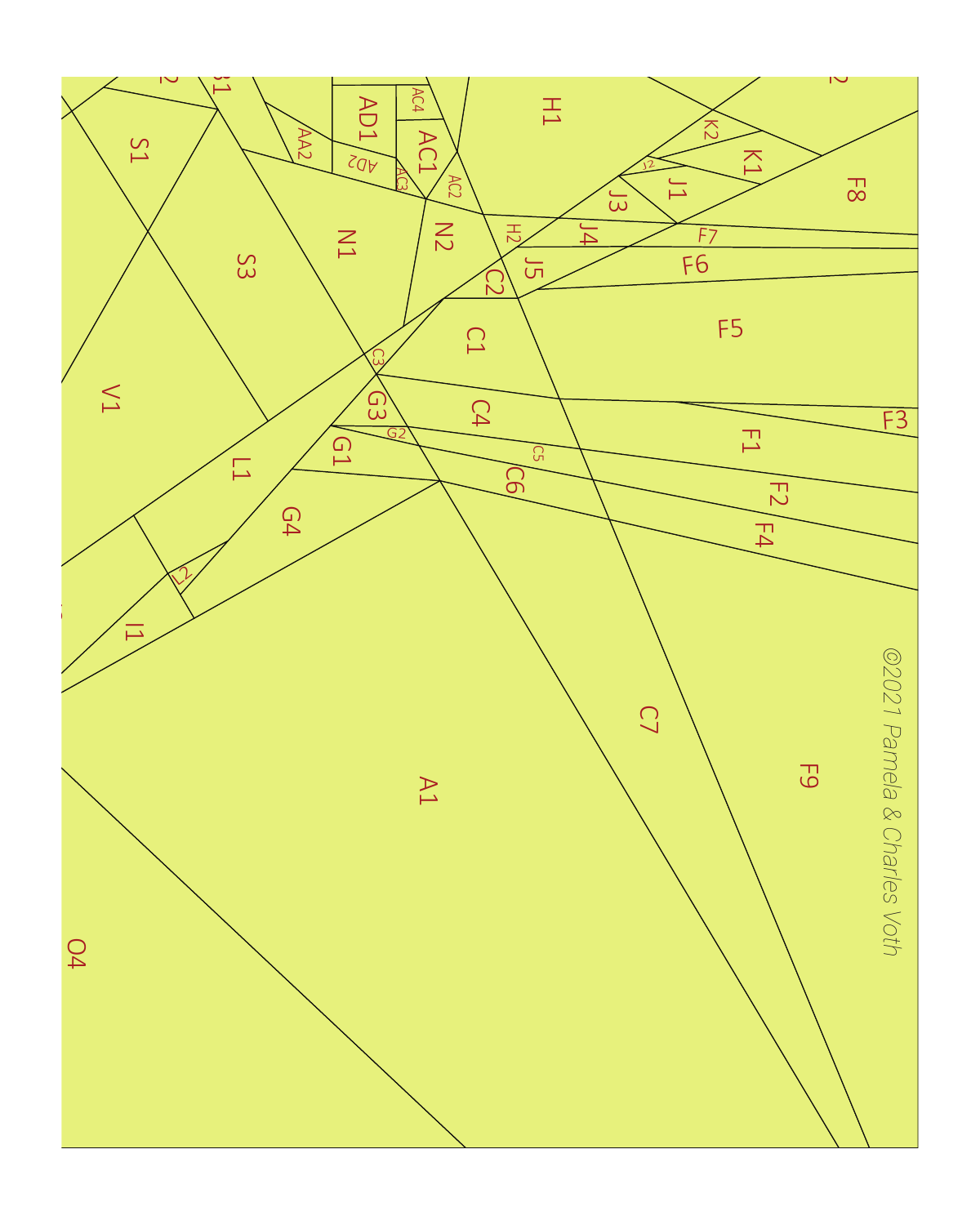